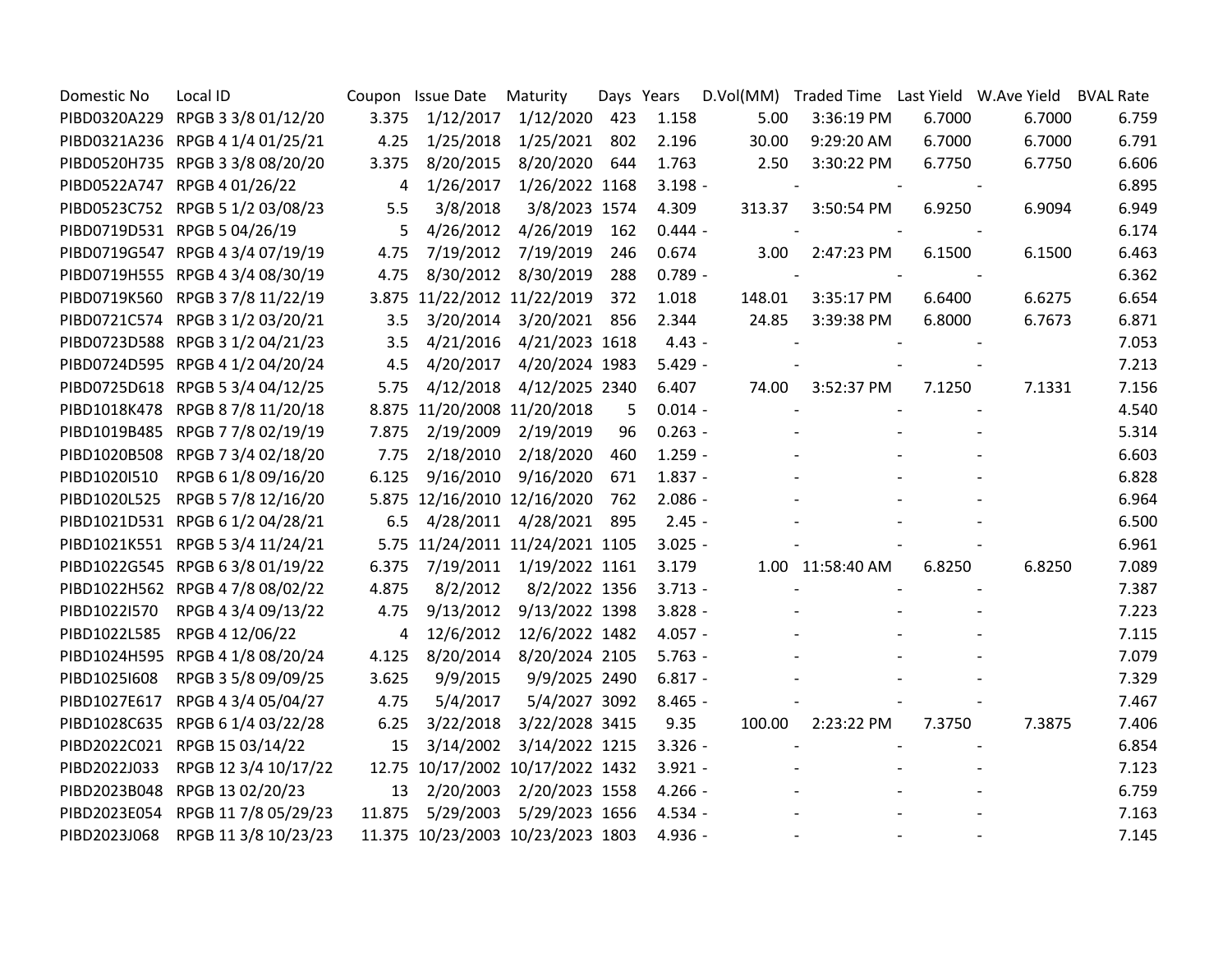| PIBD2024F075 | RPGB 12 3/8 06/03/24              | 12.375                   | 6/3/2004                                | 6/3/2024 2027                   |    | $5.55 -$  |                   |        |        | 7.130 |
|--------------|-----------------------------------|--------------------------|-----------------------------------------|---------------------------------|----|-----------|-------------------|--------|--------|-------|
|              | PIBD2024H086 RPGB 12 7/8 08/05/24 | 12.875                   | 8/5/2004                                | 8/5/2024 2090                   |    | $5.722 -$ |                   |        |        | 7.253 |
|              | PIBD2024K091 RPGB 13 3/4 11/11/24 |                          | 13.75 11/11/2004 11/11/2024 2188        |                                 |    | $5.99 -$  |                   |        |        | 7.263 |
|              | PIBD2025D103 RPGB 12 1/8 04/14/25 | 12.125                   | 4/14/2005                               | 4/14/2025 2342                  |    | $6.412 -$ |                   |        |        | 7.243 |
| PIBD2025J116 | RPGB 12 1/8 10/20/25              |                          | 12.125 10/20/2005 10/20/2025 2531       |                                 |    | $6.93 -$  |                   |        |        | 7.273 |
|              | PIBD2026A122 RPGB 10 1/4 01/19/26 | 10.25                    | 1/19/2006                               | 1/19/2026 2622                  |    | $7.179 -$ |                   |        |        | 7.294 |
| PIBD2026L139 | RPGB 8 12/07/26                   | 8                        | 12/7/2006                               | 12/7/2026 2944                  |    | $8.06 -$  |                   |        |        | 7.309 |
| PIBD2027I140 | RPGB 8 5/8 09/06/27               | 8.625                    | 9/6/2007                                | 9/6/2027 3217                   |    | $8.808 -$ |                   |        |        | 7.367 |
| PIBD2028L151 | RPGB 9 1/2 12/04/28               | 9.5                      | 12/4/2008                               | 12/4/2028 3672 10.053 -         |    |           |                   |        |        | 7.416 |
|              | PIBD2030E166 RPGB 8 3/4 05/27/30  | 8.75                     | 5/27/2010                               | 5/27/2030 4211 11.529 -         |    |           |                   |        |        | 7.491 |
|              | PIBD2031G171 RPGB 8 07/19/31      | 8                        |                                         | 7/19/2011 7/19/2031 4629 12.674 |    |           | 8.70 10:24:43 AM  | 7.3750 | 7.3750 | 7.469 |
|              | PIBD2032B183 RPGB 5 7/8 02/02/32  | 5.875                    | 2/2/2012                                | 2/2/2032 4827 13.216 -          |    |           |                   |        |        | 7.590 |
| PIBD2032I195 | RPGB 5 3/4 09/27/32               | 5.75                     | 9/27/2012                               | 9/27/2032 5065 13.867 -         |    |           |                   |        |        | 7.687 |
|              | PIBD2033C206 RPGB 3 5/8 03/21/33  | 3.625                    | 3/21/2013                               | 3/21/2033 5240 14.346 -         |    |           |                   |        |        | 8.262 |
| PIBD2037E214 | RPGB 5 1/4 05/18/37               | 5.25                     | 5/18/2017                               | 5/18/2037 6759 18.505 -         |    |           |                   |        |        | 8.426 |
|              | PIBD2038B224 RPGB 6 1/2 02/22/38  | 6.5                      | 2/22/2018                               | 2/22/2038 7039 19.272 -         |    |           |                   |        |        | 8.182 |
|              | PIBD2525K015 RPGB 18 1/4 11/29/25 |                          | 18.25 11/29/2000 11/29/2025 2571        |                                 |    | 7.039 -   |                   |        |        | 7.286 |
|              | PIBD2530G029 RPGB 12 1/2 07/28/30 | 12.5                     | 7/28/2005                               | 7/28/2030 4273 11.699 -         |    |           |                   |        |        | 7.642 |
|              | PIBD2531A032 RPGB 11 1/4 01/26/31 | 11.25                    | 1/26/2006                               | 1/26/2031 4455 12.197 -         |    |           |                   |        |        | 7.515 |
| PIBD2531J042 | RPGB 9 3/8 10/05/31               | 9.375                    | 10/5/2006                               | 10/5/2031 4707 12.887 -         |    |           |                   |        |        | 7.530 |
| PIBD2532K057 | RPGB 8 1/2 11/29/32               |                          | 8.5 11/29/2007 11/29/2032 5128          |                                 |    | $14.04 -$ |                   |        |        | 7.800 |
|              | PIBD2534K062 RPGB 9 1/4 11/05/34  | 9.25                     | 11/5/2009                               | 11/5/2034 5834 15.973 -         |    |           |                   |        |        | 7.916 |
| PIBD2535I071 | RPGB 8 09/30/35                   | 8                        | 9/30/2010                               | 9/30/2035 6163 16.873 -         |    |           |                   |        |        | 7.993 |
| PIBD2535L086 | RPGB 8 1/8 12/16/35               |                          | 8.125 12/16/2010 12/16/2035 6240 17.084 |                                 |    |           | 11.70 11:34:13 AM | 7.8500 | 7.8500 | 7.981 |
| PIBD2536I097 | RPGB 7 5/8 09/29/36               | 7.625                    | 9/29/2011                               | 9/29/2036 6528 17.873 -         |    |           |                   |        |        | 8.084 |
|              | PIBD2537H103 RPGB 5 3/4 08/16/37  | 5.75                     |                                         | 8/16/2012 8/16/2037 6849 18.752 |    |           | 1.00 11:53:46 AM  | 7.8750 | 7.8750 | 8.153 |
| PIBD2540I116 | RPGB 4 5/8 09/09/40               | 4.625                    | 9/9/2015                                | 9/9/2040 7969 21.818 -          |    |           |                   |        |        | 8.255 |
| PIBL0618E053 | RPTB 0 11/21/18                   |                          |                                         | 5/23/2018 11/21/2018            | 6  | $0.016 -$ |                   |        |        | 5.048 |
| PIBL0618F063 | RPTB 0 12/05/18                   |                          | 6/6/2018                                | 12/5/2018                       | 20 | $0.055 -$ |                   |        |        | 5.304 |
| PIBL0618F072 | RPTB 0 12/12/18                   |                          |                                         | 6/13/2018 12/12/2018            | 27 | $0.074 -$ |                   |        |        | 5.239 |
| PIBL0618F081 | RPTB 0 12/19/18                   | $\overline{\phantom{a}}$ |                                         | 6/20/2018 12/19/2018            | 34 | 0.093     | 7.12 10:46:20 AM  | 4.9500 | 4.9500 | 5.248 |
| PIBL0618F090 | RPTB 0 12/26/18                   |                          |                                         | 6/27/2018 12/26/2018            | 41 | $0.112 -$ |                   |        |        | 5.058 |
| PIBL0618G106 | RPTB 0 01/02/19                   |                          | 7/4/2018                                | 1/2/2019                        | 48 | $0.131 -$ |                   |        |        | 4.999 |
|              | PIBL0618G115 RPTB 0 01/09/19      |                          | 7/11/2018                               | 1/9/2019                        | 55 | 0.151     | 5.31 11:48:07 AM  | 4.5000 | 4.5000 | 4.999 |
|              |                                   |                          |                                         |                                 |    |           |                   |        |        |       |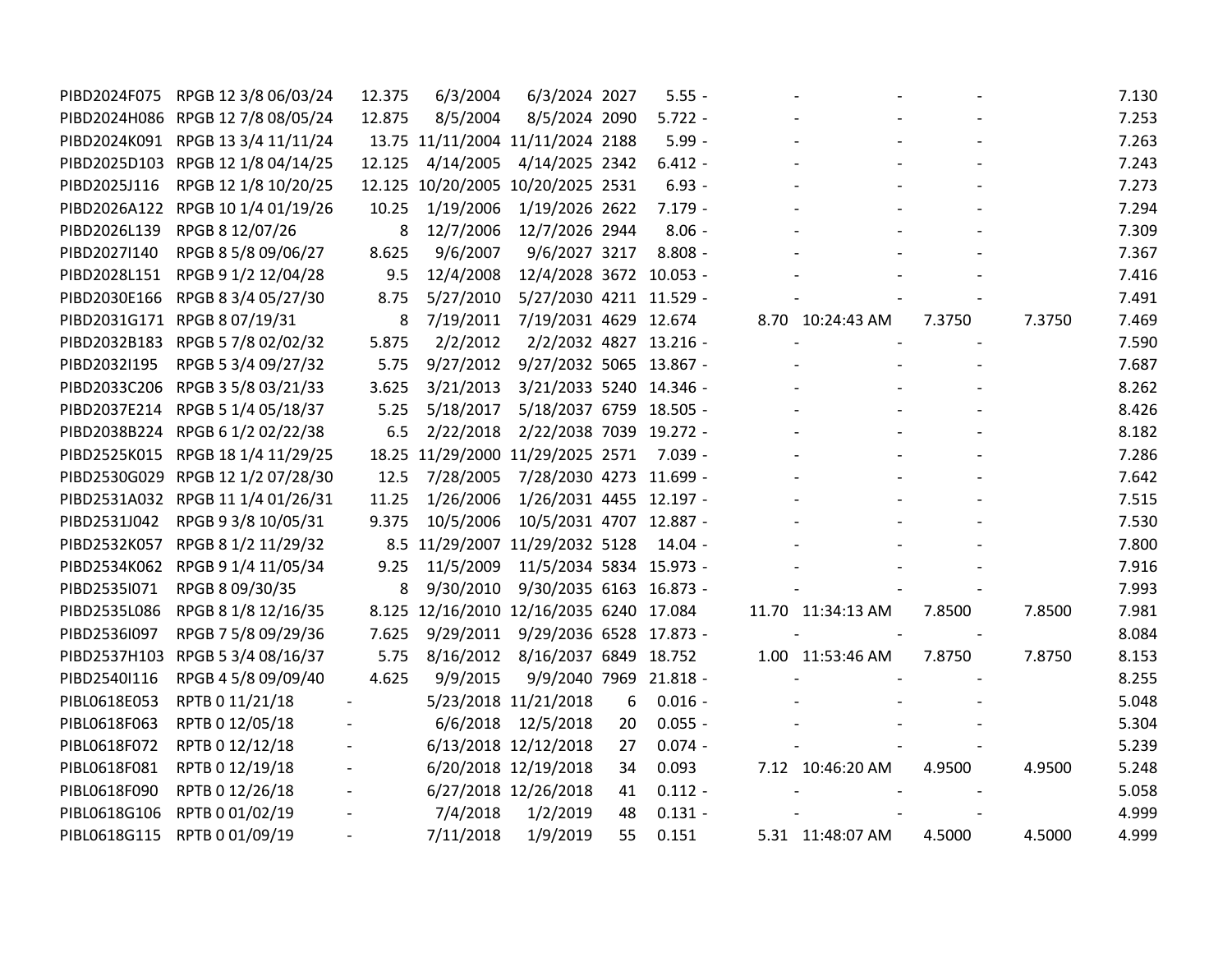| PIBL0618G124 | RPTB 0 01/23/19              | 7/25/2018  | 1/23/2019            | 69  | 0.189     | 49.57  | 11:56:15 AM      | 4.9500 | 5.0298 | 4.882 |
|--------------|------------------------------|------------|----------------------|-----|-----------|--------|------------------|--------|--------|-------|
| PIBL0618H132 | RPTB 0 02/06/19              | 8/8/2018   | 2/6/2019             | 83  | 0.227     | 19.07  | 3:24:21 PM       | 5.1200 | 5.1192 | 5.087 |
| PIBL0618H141 | RPTB 0 02/20/19              | 8/22/2018  | 2/20/2019            | 97  | 0.266     | 35.25  | 2:53:32 PM       | 5.1850 | 5.1893 | 5.350 |
| PIBL0618H150 | RPTB 0 02/27/19              | 8/29/2018  | 2/27/2019            | 104 | 0.285     | 19.61  | 3:31:45 PM       | 5.1850 | 5.1850 | 5.348 |
| PIBL0618I168 | RPTB 0 03/06/19              | 9/5/2018   | 3/6/2019             | 111 | 0.304     |        | 9.02 11:02:52 AM | 5.2000 | 5.1933 | 5.263 |
| PIBL0618I177 | RPTB 0 03/20/19              | 9/19/2018  | 3/20/2019            | 125 | $0.342 -$ |        |                  |        |        | 5.690 |
| PIBL0618J185 | RPTB 0 04/03/19              | 10/3/2018  | 4/3/2019             | 139 | 0.381     | 3.00   | 3:19:52 PM       | 6.0250 | 5.8250 | 5.839 |
| PIBL0618J194 | RPTB 0 04/10/19              | 10/10/2018 | 4/10/2019            | 146 | $0.4 -$   |        |                  |        |        | 5.911 |
| PIBL0618J201 | RPTB 0 04/30/19              | 10/31/2018 | 4/30/2019            | 166 | 0.454     | 15.50  | 2:05:52 PM       | 6.0000 | 6.1565 | 6.104 |
| PIBL0618K218 | RPTB 0 05/08/19              | 11/7/2018  | 5/8/2019             | 174 | 0.476     | 38.25  | 3:05:28 PM       | 6.2100 | 6.2072 | 6.236 |
| PIBL1217K227 | RPTB 0 11/28/18              |            | 5/30/2018 11/28/2018 | 13  | $0.036 -$ |        |                  |        |        | 4.994 |
| PIBL1218A011 | RPTB 0 01/16/19              | 1/17/2018  | 1/16/2019            | 62  | $0.17 -$  |        |                  |        |        | 4.780 |
| PIBL1218A020 | RPTB 0 01/30/19              | 1/31/2018  | 1/30/2019            | 76  | 0.208     | 70.84  | 3:54:07 PM       | 5.0750 | 5.0921 | 5.049 |
| PIBL1218B038 | RPTB 0 02/13/19              | 2/14/2018  | 2/13/2019            | 90  | 0.246     | 265.19 | 3:49:27 PM       | 5.1900 | 5.1977 | 5.213 |
| PIBL1218C056 | RPTB 0 03/13/19              | 3/14/2018  | 3/13/2019            | 118 | $0.323 -$ |        |                  |        |        | 5.658 |
| PIBL1218C064 | RPTB 0 03/27/19              | 3/28/2018  | 3/27/2019            | 132 | $0.361 -$ |        |                  |        |        | 5.705 |
| PIBL1218D090 | RPTB 0 04/17/19              | 4/18/2018  | 4/17/2019            | 153 | $0.419 -$ |        |                  |        |        | 5.794 |
| PIBL1218D107 | RPTB 0 04/24/19              | 4/25/2018  | 4/24/2019            | 160 | $0.438 -$ |        |                  |        |        | 6.038 |
| PIBL1218E132 | RPTB 0 05/15/19              | 5/16/2018  | 5/15/2019            | 181 | 0.496     | 908.56 | 3:57:38 PM       | 6.2855 | 6.2838 | 6.276 |
| PIBL1218E142 | RPTB 0 05/22/19              | 5/23/2018  | 5/22/2019            | 188 | $0.515 -$ |        |                  |        |        | 6.190 |
| PIBL1218E151 | RPTB 0 05/29/19              | 5/30/2018  | 5/29/2019            | 195 | 0.534     |        | 0.51 10:34:20 AM | 6.1600 | 6.1600 | 6.196 |
| PIBL1218F169 | RPTB 0 06/05/19              | 6/6/2018   | 6/5/2019             | 202 | 0.553     | 5.63   | 3:08:36 PM       | 6.0000 | 6.0000 | 6.206 |
| PIBL1218F178 | RPTB 0 06/11/19              | 6/13/2018  | 6/11/2019            | 208 | $0.569 -$ |        |                  |        |        | 6.206 |
| PIBL1218F188 | RPTB 0 06/19/19              | 6/20/2018  | 6/19/2019            | 216 | 0.591     |        | 0.20 11:52:25 AM | 6.4000 | 6.4000 | 6.222 |
| PIBL1218F196 | RPTB 0 06/26/19              | 6/27/2018  | 6/26/2019            | 223 | $0.611 -$ |        |                  |        |        | 6.222 |
| PIBL1218G202 | RPTB 0 07/03/19              | 7/4/2018   | 7/3/2019             | 230 | $0.63 -$  |        |                  |        |        | 6.176 |
| PIBL1218G211 | RPTB 0 07/10/19              | 7/11/2018  | 7/10/2019            | 237 | $0.649 -$ |        |                  |        |        | 6.340 |
| PIBL1218G220 | RPTB 0 07/17/19              | 7/18/2018  | 7/17/2019            | 244 | $0.668 -$ |        |                  |        |        | 6.350 |
| PIBL1218G239 | RPTB 0 07/24/19              | 7/25/2018  | 7/24/2019            | 251 | $0.687 -$ |        |                  |        |        | 6.350 |
| PIBL1218H249 | RPTB 0 07/31/19              | 8/1/2018   | 7/31/2019            | 258 | 0.706     | 5.30   | 3:31:49 PM       | 6.1000 | 6.0764 | 6.359 |
| PIBL1218H256 | RPTB 0 08/07/19              | 8/8/2018   | 8/7/2019             | 265 | $0.726 -$ |        |                  |        |        | 6.375 |
| PIBL1218H265 | RPTB 0 08/14/19              | 8/15/2018  | 8/14/2019            | 272 | $0.745 -$ |        |                  |        |        | 6.367 |
| PIBL1218H274 | RPTB 0 08/20/19              | 8/22/2018  | 8/20/2019            | 278 | $0.761 -$ |        |                  |        |        | 6.374 |
|              | PIBL1218H283 RPTB 0 08/28/19 | 8/29/2018  | 8/28/2019            | 286 | $0.783 -$ |        |                  |        |        | 6.344 |